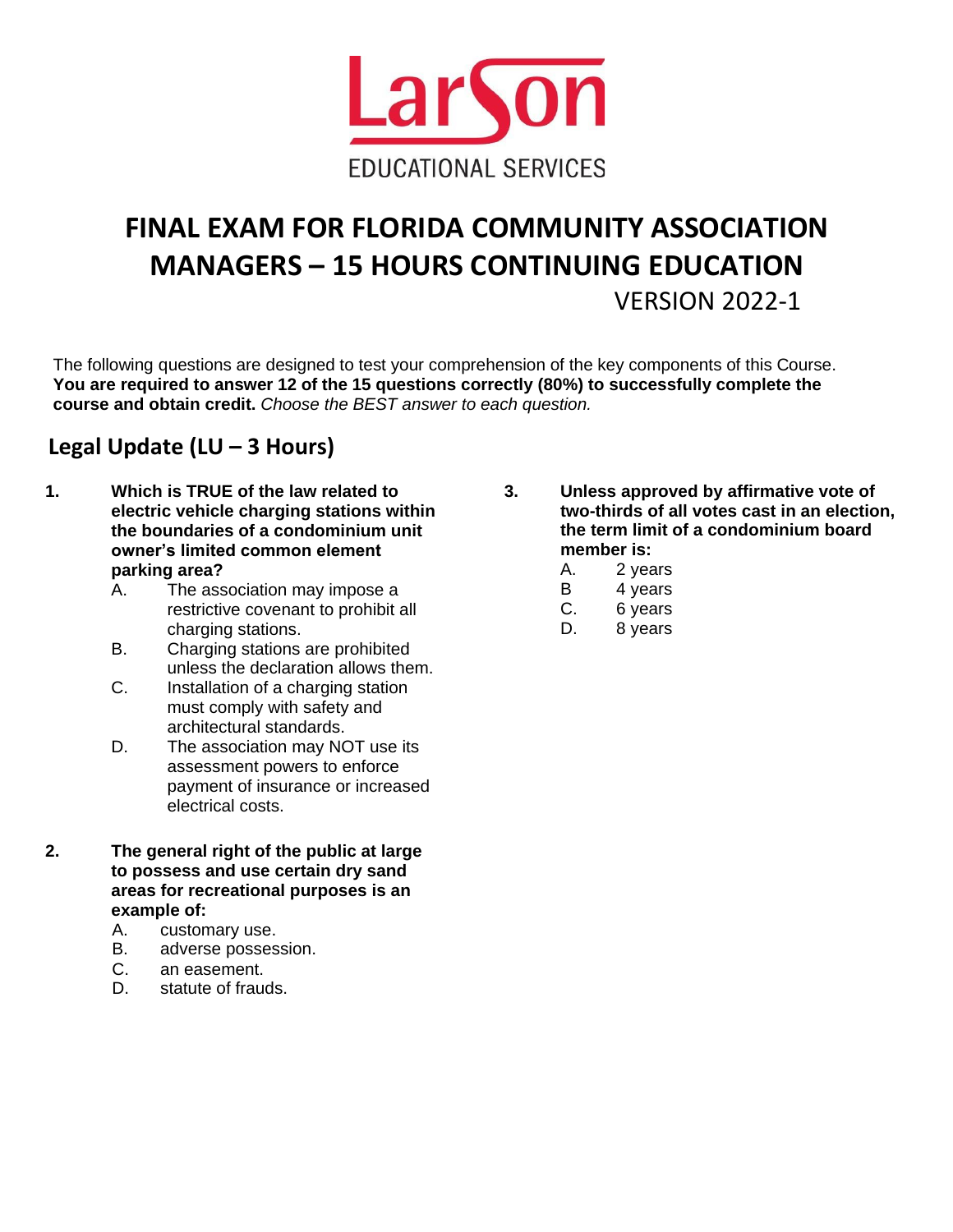### **Association Insurance (IFM – 3 Hours)**

- **1. Adequate condominium property insurance must be based on the replacement cost of the property to be insured as determined by an independent insurance appraisal at least once every:**
	- A. 12 months
	- B 24 months
	- C. 36 months
	- D. 5 years
- **2. The association has an insurable interest in and responsibility to insure all:**
	- A. common areas
	- B. personal property in the units
	- C. units against flood damage
	- D. vehicles in the development
- **3. The association may require a contractor to provide a bond to guarantee satisfactory completion of a project. This is called**:
	- A. contractor's insurance
	- B. a performance bond
	- C. a fidelity bond
	- D. property insurance

# **How to Effectively Deal with Residents and Vendors**

### **(HR – 3 Hours)**

- **1. A negotiation style that increases the size of the pie available and is characterized by a 'win-win' orientation is:**
	- A. limited negotiations
	- B. BATNA negotiations
	- C. expanded negotiations
	- D. corrective negotiations
- **2. The negotiating style featuring very high SUBSTANCE and very low RELATIONSHIP that creates a win-lose competition is:**
	- A. Accommodate
	- B. Facilitate
	- C. Defeat
	- D. Collaborate
- **3. CAM Candace is both highly responsive and highly assertive. She is peopleoriented and enthusiastic. Which Social Style is Candace?**
	- A. Amiable
	- B. Expressive
	- C. Analytical
	- D. Combative